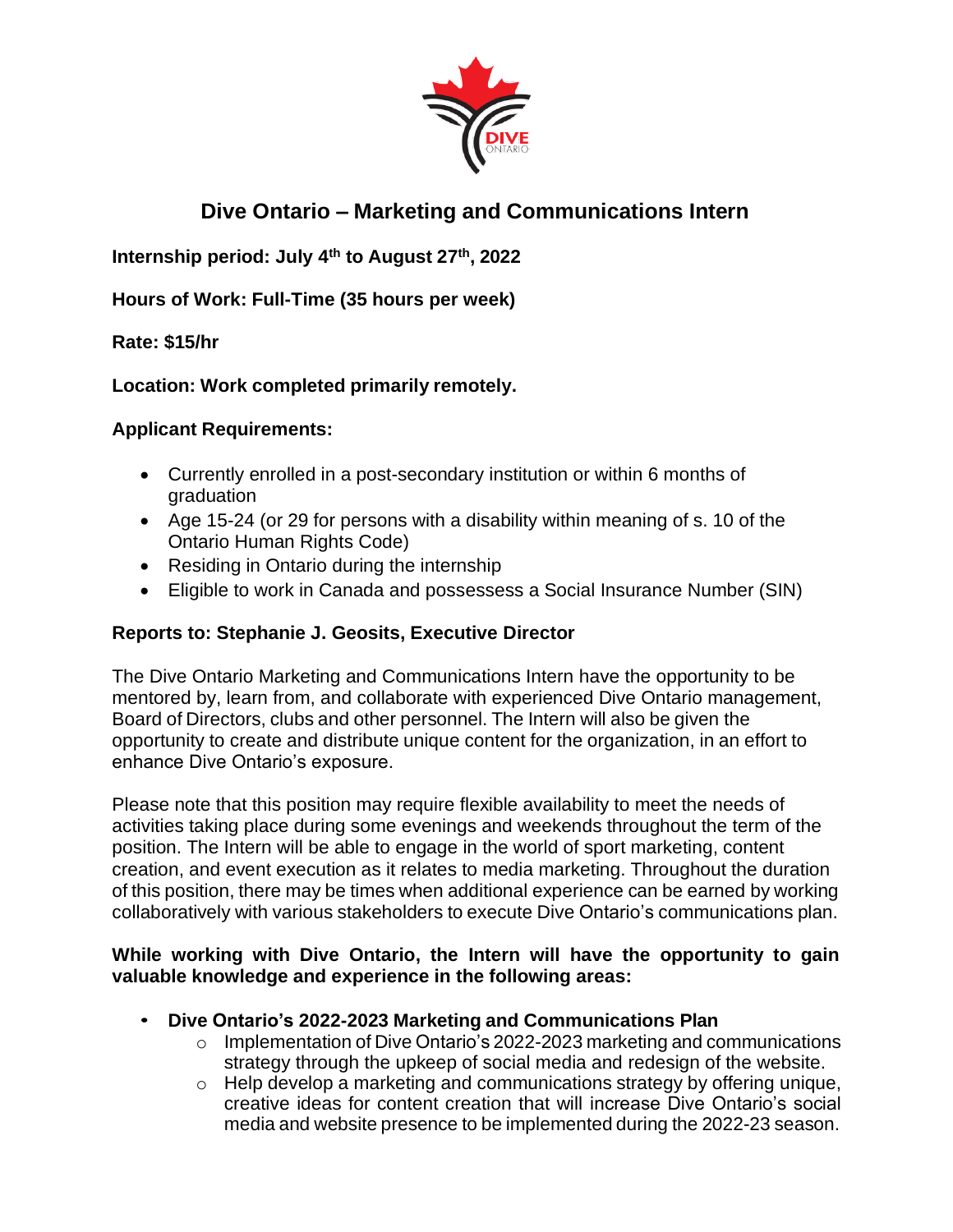

# • **Dive Ontario Digital Platforms**

- o Assist with the maintenance of all digital platforms, including website and social media sites.
- o Consistently monitor and update social media platforms by implementing Dive Ontario's communications strategy.
- o Produce written, photo, video, and other media content for Dive Ontario website and social media.
- o Analyze and present data related to social media engagement.

# • **Dive Ontario Collaborations**

- o Coordinate with Dive Ontario management, boards, committees, clubs, and athletes when creating content for Dive Ontario's digital platforms.
- o Collaborate with member clubs on an integrated strategy for content delivery, notably as it pertains to athlete engagement.

# **Position Details**

- The position will offer professional development for an individual seeking a career in the sport marketing, sport management, and/or sport administration domain.
- Availability is key for this position in order to fulfil all tasks and meet with the supervisor. However, there is an opportunity for flexibility in the time demands of the position to coincide with regular commitments.
- This position will be completed primarily remotely and will require strong and consistent communication with the supervisor in order to maintain a full understanding of the job requirements.
- Event attendance (Canada Games) is required
- This position will require the Intern to participate in meetings with a variety of boards and committees, and present their work and ideas during those meetings.

# **Required Skills**

- Exceptional work ethic, eagerness to learn and a passion for the sport marketing industry.
- Have a strong understanding of current trends in sport marketing and media.
- Knowledge of social media platforms and website upkeep.
- Strong skills in graphic design and media creation.
- Proficiency in online technology and data/document sharing practices.
- Strong writing skills as it relates to content creation.
- Strong communication and listening skills when coordinating and building relationships with Board of Directors, diving clubs and other stakeholders.
- Ability to show good time management and prioritize the most important tasks when given multiple responsibilities.